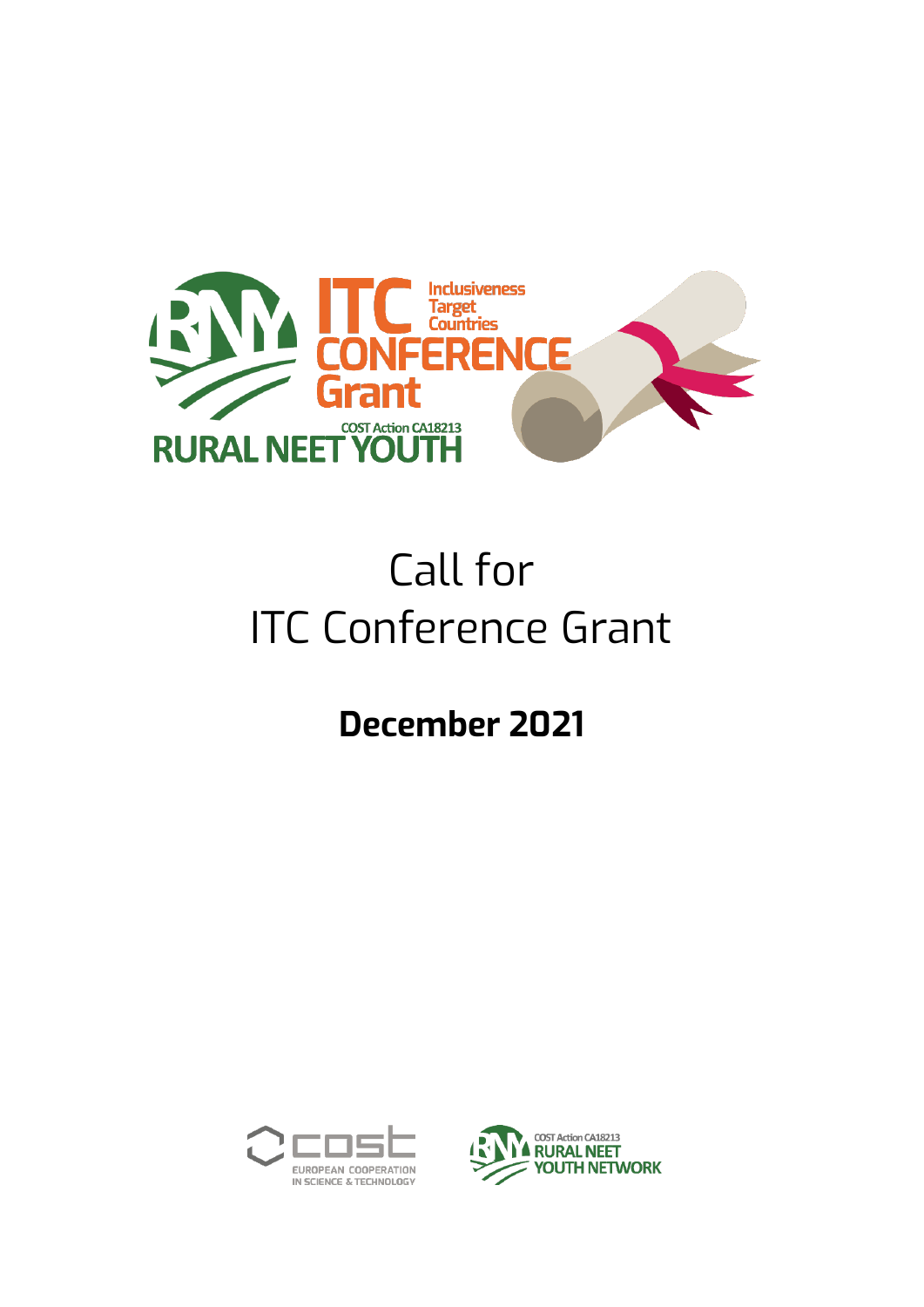



**CALL ITC Conference Grant**

## **COST Action CA 18213 Rural NEET Youth Network: Modelling the risks underlying rural NEETs social exclusion**

## **4th Call for Inclusiveness Target Countries (ITC) conference grant applications**

#### **For conferences occurring no later than the 31th of July 2022**

All ITC activities must occur until the date specified above.

The CA 18213 encompasses the creation of a European-led multidisciplinary network from countries showing higher NEET youth rates in rural areas. Rural NEETs' Youth Network (RNYN) aims at developing a model of comprehension for rural NEETs' social exclusion risk and protective factors based on the bioecological model. It focuses on three specific goals: (1) upholding future research capability, with an emphasis on Young Researchers and Innovators (YRI) who are less from 40 years old from Inclusiveness Target Countries (ITC) and Near Neighbor Countries (NNC); (2) creating a rural NEETs' online observatory; and (3) fostering knowledge use by policy makers and practitioners. The RNYN work plan will be produced by 5 working groups; it will contribute to define a coherent model for future research, based on an intensive survey of national and cross-national trends regarding rural NEETs' profile and support systems, as well as methodological and intervention best-practices in the field. RNYN added value stems from an eclectic theoretical, disciplinary, institutional and international approach and in up skilling YRI in ITC that are more affected by high rural NEET rates. In the long run, RNYN's scientific impact will lead to the creation of a rural NEETs' observatory, integrating in a broad multidisciplinary community and strengthening the COST Inclusiveness Policy. Long-term socioeconomic impact is expected to be translated into (in)ternational legislation to tackle rural NEETs' needs and promote sectoral innovations. RNYN is a timely proposal by creating networks/platforms to organize findings, connect critical mass dealing with rural NEETs and build up research capacity. It is also socially relevant, by aiming at informing policies and on-the-ground practices



**COST Action CA18213 Rural NEET Youth Network: Modeling the risks underlying rural NEETs social exclusion** Website[: www.rnyobservatory.eu](http://www.rnyobservatory.eu/) – email: Francisco.Simoes@iscte-iul.pt - info@rnyobservatory.eu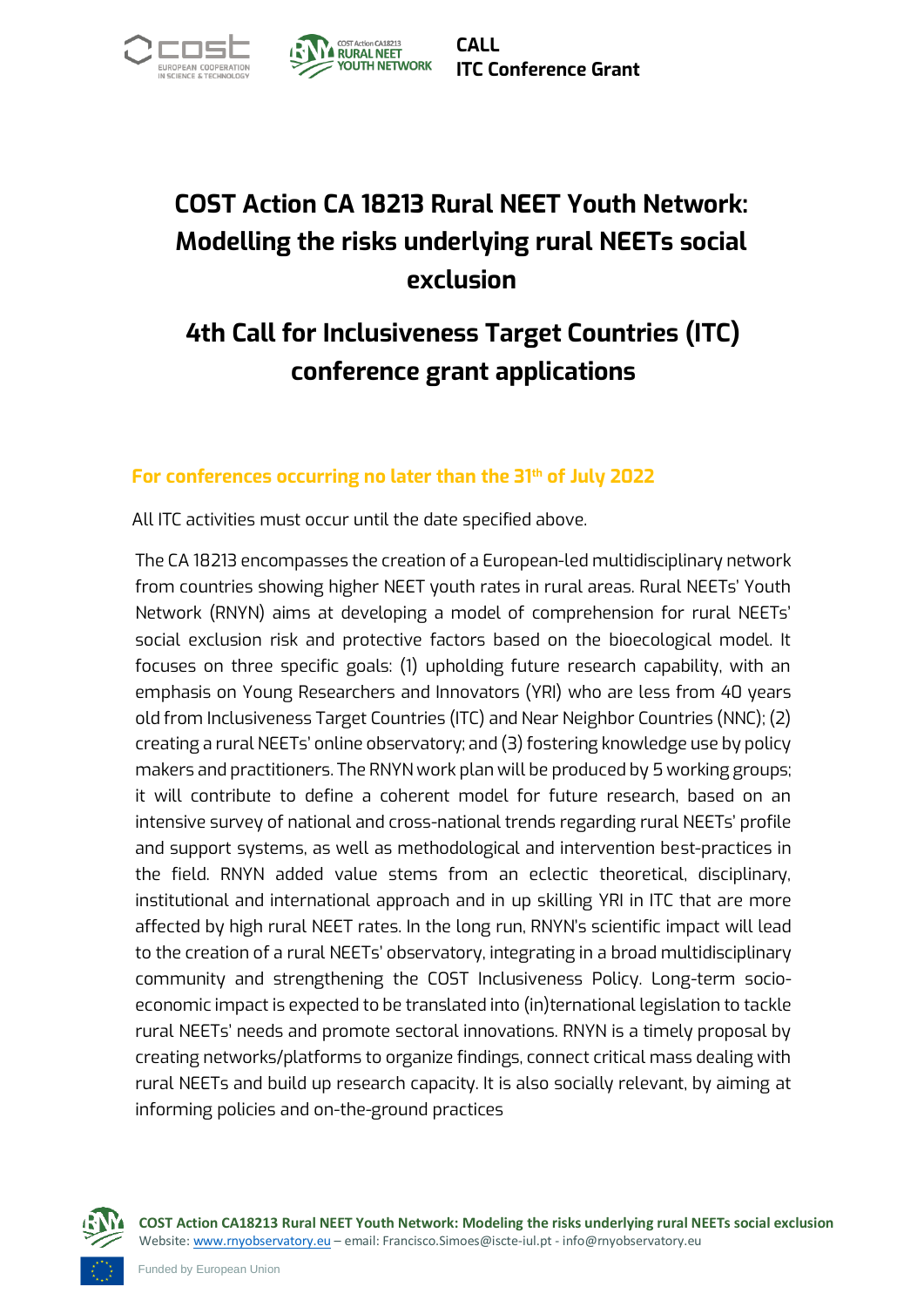



In the Forth Call, the CA 18213 will provide 6 ITC conference grants up to 750 EUR per grant.

#### **All ITC activities must be finished by deadline the 31th of July 2022**

#### **PURPOSE OF INCLUSIVENESS TARGET COUNTRIES (ITC) CONFERENCE GRANTS:**

Conference Grants are aimed at supporting Young Researchers and Innovators (YRI) who are less than 40 years old, who are affiliated to a legal entity in an ITC and a NNC participating in the COST Action 18213, to attend international conferences on Rural NEETs related topics not specifically organized by the COST Action.

Conference Grants are exclusively reserved for PhD students and YRIs who are less than 40 years old with a primary affiliation in an institution located in an ITC (Albania, Bosnia-Herzegovina, Bulgaria, Croatia, Cyprus, Czech Republic, Estonia, Greece, North Macedonia, Hungary, Latvia, Lithuania, Malta, Moldova, Montenegro, Poland, Portugal, Romania, Serbia, Slovakia, Slovenia and Turkey).

The grants are exclusively reserved for applicants making an oral/poster presentation at the conference and are listed in the official event/conference programme. The main subject of the oral presentation/poster presentation/speech at the approved conference needs to be closely related to the topic of the Action and to acknowledge COST. The participation of each applicant shall be pre-approved by the Action MC.

#### **WHAT ARE THE SPECIFIC TOPICS ITC CONFERENCES GRANTS TARGETED BY CA18213?**

In CA 18213, each call for ITC Conference Grants will be aligned with thematic priorities related to the main topics of the Action's working groups. This means that targeted conferences are preferably those that are connected with: **Rural needs social networks and social inclusion; Rural NEETs and formal and non-formal education; Employment & employment services in rural areas, Rural NEETs and sustainability; Metamodel of risks and protective factors for rural NEETs.** 

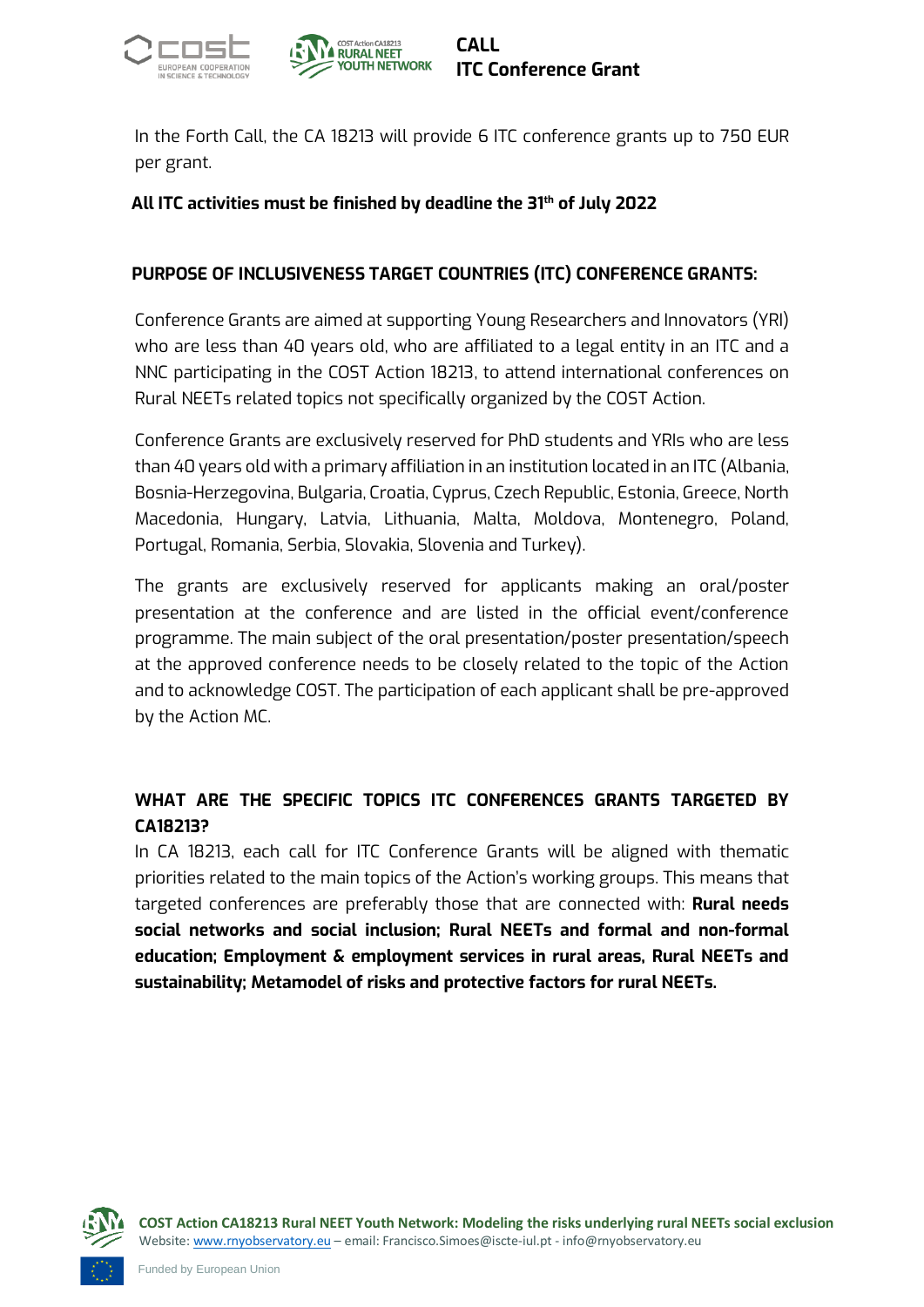



#### **FINANCIAL SUPPORT:**

The following funding conditions apply and must be respected:

- The number of Conference Grants to be funded in the **3rd Grant Period is six**.
- Up to maximum **750 EUR** per ITC conference grant
- For virtual conferences, only the registration fee is eligible (**max. 500 EUR).**

A cost estimation (registration fee, estimated total cost) should be submitted with the application.

A conference grant is a fixed financial contribution which takes into consideration the budget request of the applicant and the outcome of the evaluation of the application by the delegated person(s). Conference grants do not necessarily cover all of the expenses related to participating in a given conference. A conference grant is a contribution to the overall travel, accommodation and meal expenses of the selected grantee.

In addition, when accommodation expenses are supported by the hosting institution as part of the provisions offered in their conference package, the amount for subsistence afforded to each eligible participant must be deducted from the grant. Documentary evidence of the conference fee amount shall be provided by the applicant and shall be archived by the Grant Holder along with the relevant administrative documents.

Multiple applications to several Actions by the same person to attend the same conference is strictly forbidden and may lead to the cancellation of the grant.

#### **DEADLINE: Interested researchers can apply by the 31th of July 2022**

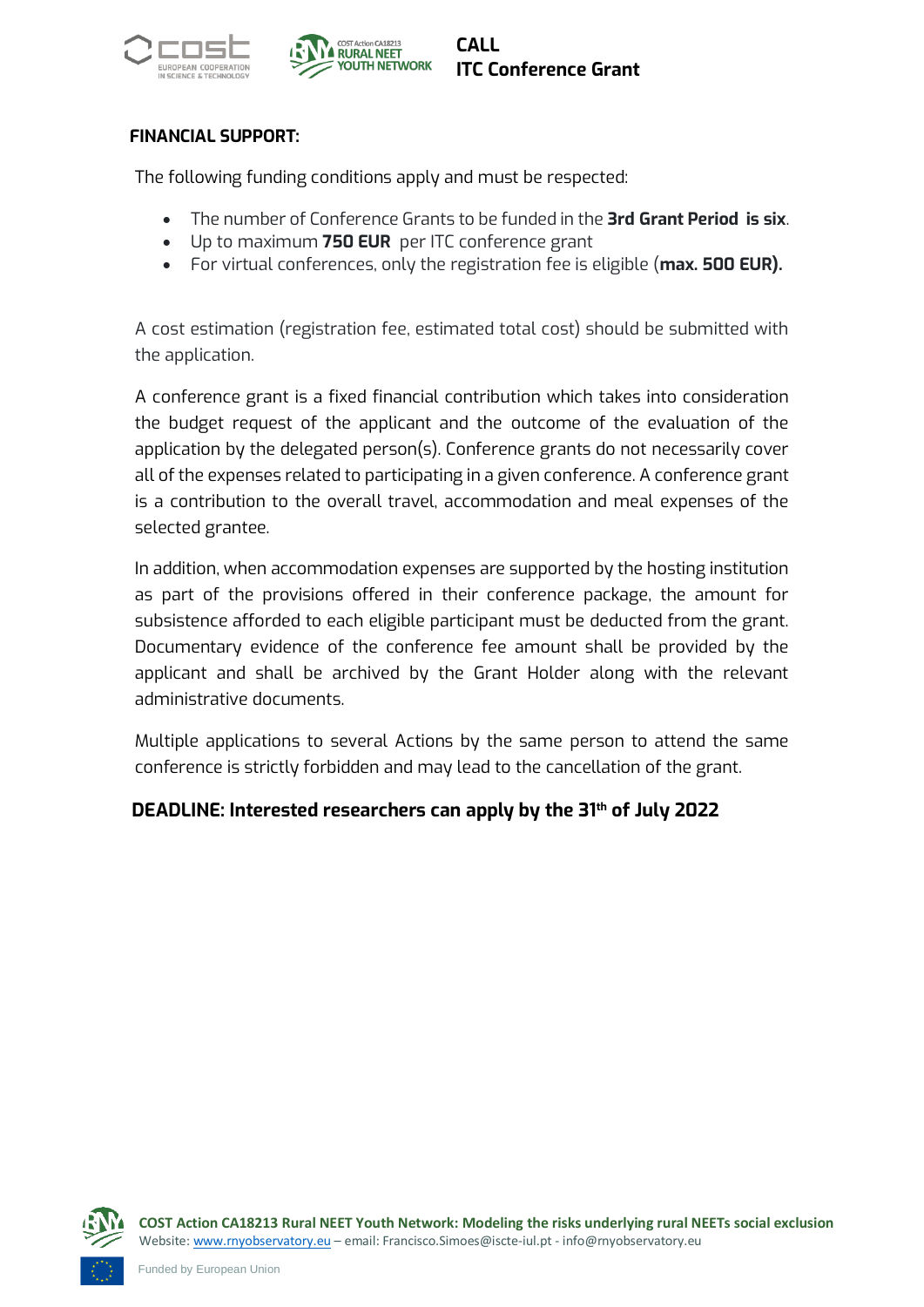



#### **APPLICATION PROCEDURE:**

1. Applicants should read carefully the funding rules detailed in Section 9 (pp. 34-35) of the COST Vademecum (April 2021) [\(https://www.cost.eu/uploads/2021/06/Vademecum-V9-28-April-20212-1.pdf\)](https://www.cost.eu/uploads/2021/06/Vademecum-V9-28-April-20212-1.pdf).

- 2. Applicants need to have their e-COST profile at<https://e-services.cost.eu/> and submit their application via the "Create Conference Grant Request" link.
- 3. The applicant is required to send their ITC application form submitted to e-COST (pdf).

The list of supporting documents (in pdf format) to be submitted for the evaluation are:

- ➢ The submitted ITC application form (downloadable when the online application is submitted – see points  $2 \& 3$  above);
- ➢ A short description of their involvement in the COST Action (max. 1 page);
- ➢ Acceptance letter/email confirmation from the conference organizers (confirming either your speaking slot or your poster presentation) or conference program showing the applicants' participation;
- ➢ A copy of the abstract or poster submitted to the conference;
- $\triangleright$  A full C.V. (including a list of academic publications if applicable, max. 5 pages).

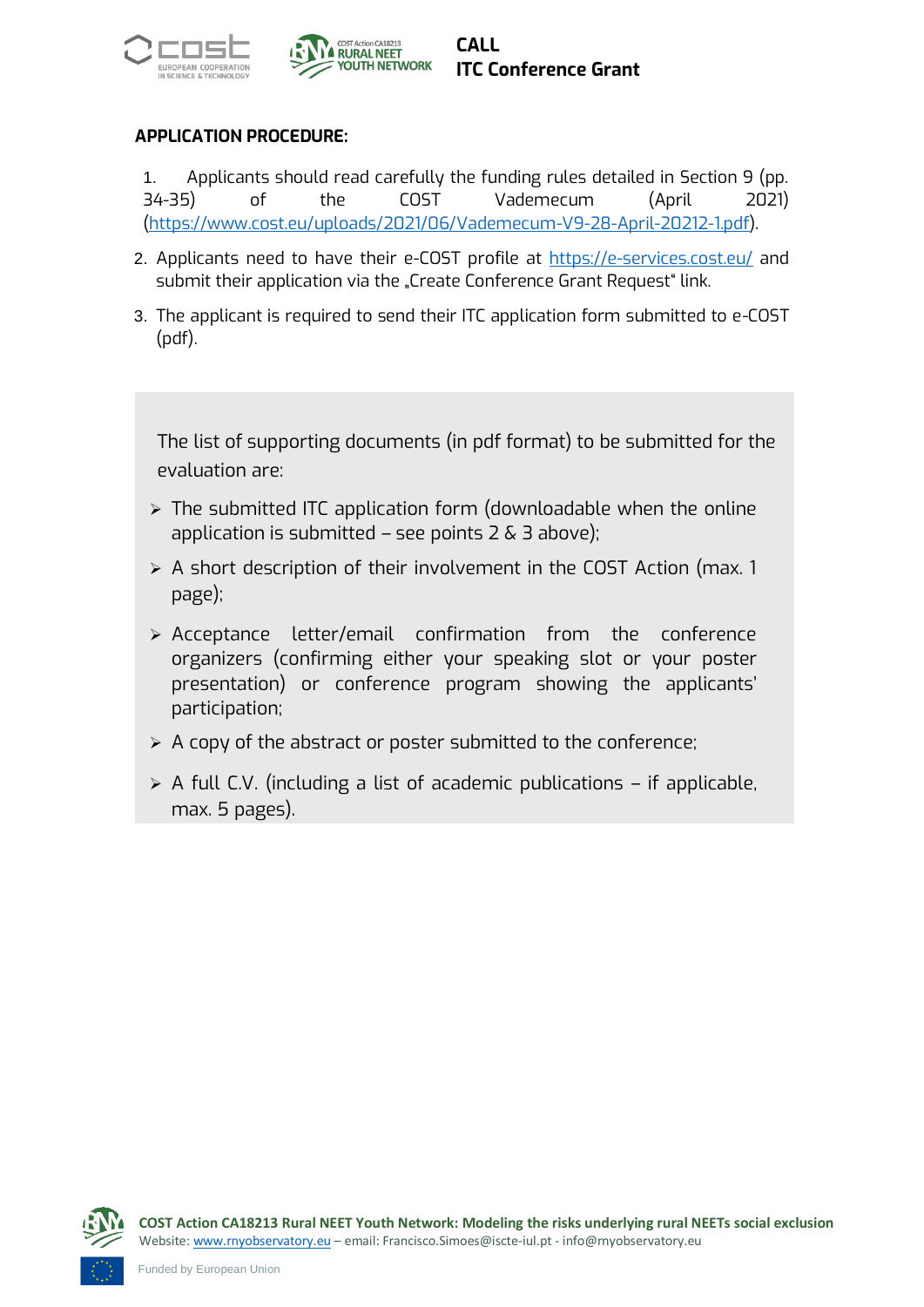



#### **EVALUATION PROCESS:**

The applications will be assessed by the ITC Grants assessment committee of Rural NEETs team and successful applicants will be notified by email, by the Grand Awarding Coordinator.The grants assessment team will evaluate applications according to budget, possible contribution that the proposed conference participation will make against the scientific objectives outlined in the Action's MANUAL OF INTERNAL RULES & PROCEDURES, and the individual candidate's career. For more information about the evaluation criteria for selection of the ITC Conference Grantees in CA 18213, please check p. 33-35 from the MANUAL OF INTERNAL RULES & PROCEDURES or follow the link:

[https://rnyobservatory.eu/web/wp-content/uploads/2021/08/Manual-of-norms](https://rnyobservatory.eu/web/wp-content/uploads/2021/08/Manual-of-norms-and-procedures-July-2021-Version-2.0.pdf)[and-procedures-July-2021-Version-2.0.pdf](https://rnyobservatory.eu/web/wp-content/uploads/2021/08/Manual-of-norms-and-procedures-July-2021-Version-2.0.pdf)

#### **REQUIREMENTS:**

Successful grantees are required to submit either **a certificate of attendance or a scientific report** and **supporting documents with in the 30 calendar days from the end date of the Conference in question** to the Grand Awarding Coordinator of the Action and the Action's Grant Holder (or Vice-Chair if the Action Chair is affiliated to the Grant Holder Institution).

Payment of the grant is subject to the submitted scientific report or the submitted certificate of attendance being approved by the Grand Awarding Coordinator. Written approval of the submitted report shall be sent to the Grant Holder for archiving purposes.

Short scientific reports should cover a short description of involvement in the COST Action, a description of the oral presentation/poster presentation and the outcome/results, expected publications that may arise from the ITC (if applicable).

The applicant is also responsible for acquiring an official acceptance letter/email confirmation of acceptance from the conference organizers.

In addition to the scientific report or the certificate of attendance, successful applicants should submit to the Grant Manager (by mail) the following **supporting documents**:

1. **One original certificate of taxpayer status i.e. residence form** from his/her country of residence. Each country has a slightly different form to confirm your residence/taxpayer status but it is usually issued both in English and in the official language of the country. Please ask for an English or bilingual version. The original of the form should be signed and stamped by the respective